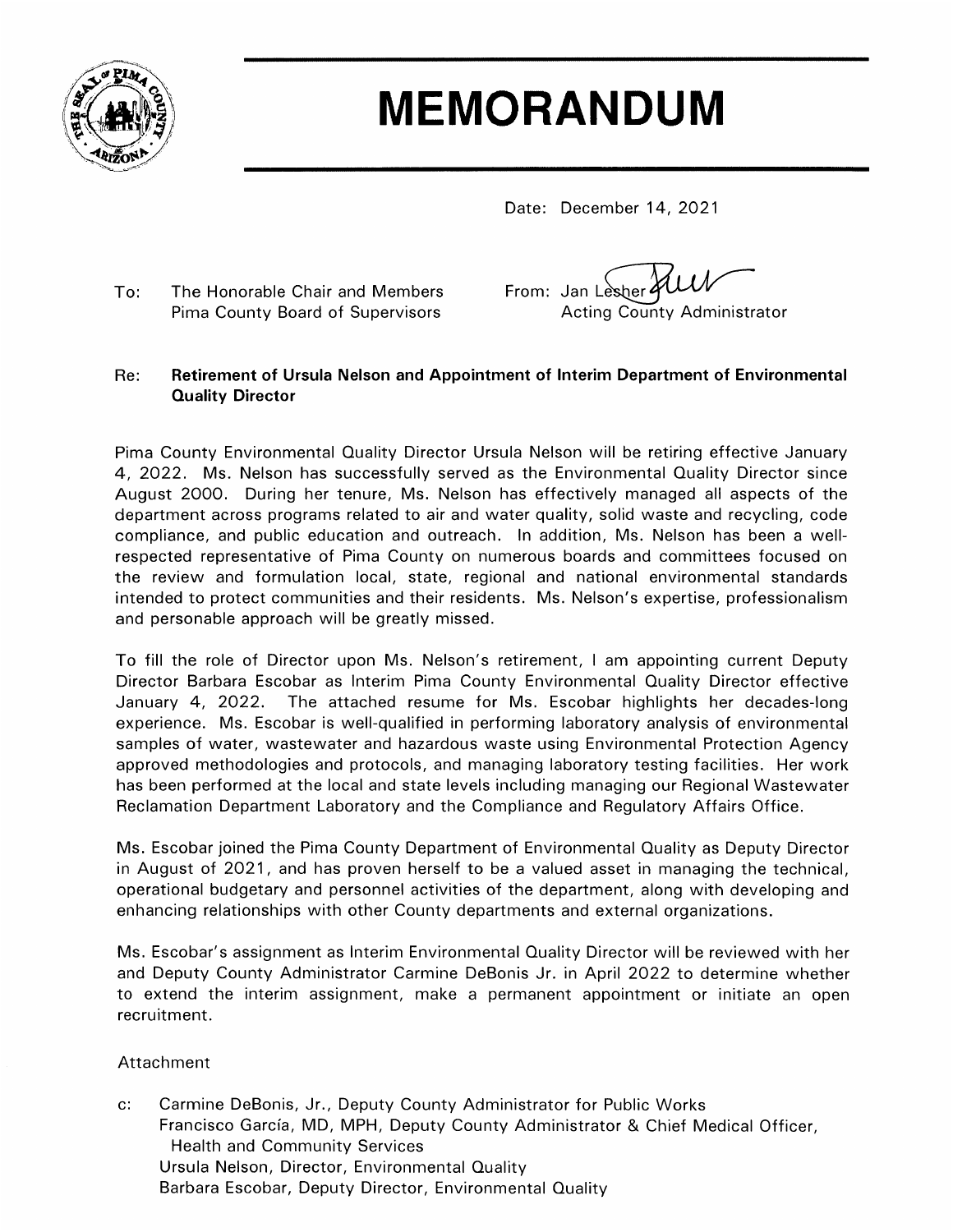## BARBARA A. ESCOBAR

#### OBJECTIVE

To obtain the PDEQ Director position where my managerial, technical and interpersonal skills and relevant experience would benefit the organization in nurturing a positive culture.

#### EXPERIENCE

| August 2021 to Present | Pima County PDEQ | Tucson, AZ |
|------------------------|------------------|------------|
| Deputy Director        |                  |            |

- **Providing direct support to the Department Director by identifying and** resolving technical and operational problems associated with Department environmental qualify activities.
- Establishing personelle relationships to manage the current 39 positions within DEQ, assisting with the various recruitments and selection of new staff.
- **Developing collaborative relationships with various PC Departments** such as DSD, RFCD, and DOT to enhance work productivity and effectiveness.
- Representing PDEQ on Local, State and Federal forums, and developing working relationships with outside county departments and in particular the Pima County residents seeking DEQ's guidance.
- Assisting in the forecasting of the FY21-22 budget and development of the FY22-23 budget, working closely with Finance and Grants departments in maintaining fiscal responsibility.

November 2016 to August 2021 Pima County RWRD Tucson, AZ *Compliance & Regulatory Affairs Manager*

- Managed 62 employees working within the Compliance & Regulatory Affairs Office (CRAO) Laboratory, Industrial Waste Pretreatment Unit and the Data Management Unit ensuring that RWRD adheres to EPA/ADEQ regulation; NPDES/Clean Water Act, Clean Air Act, Biosolids Sewage, Reuse & RCRA solid waste requirements while also adhering to Pima County Merit System Rules & Administrative Procedures.
- Represented RWRD with various local, state and federal agencies, private industry, contractors, public committees and forums.
- Manage the full CRAO budget (3 separate units) of over \$4.1 million annually.

#### E - MAIL • PHONE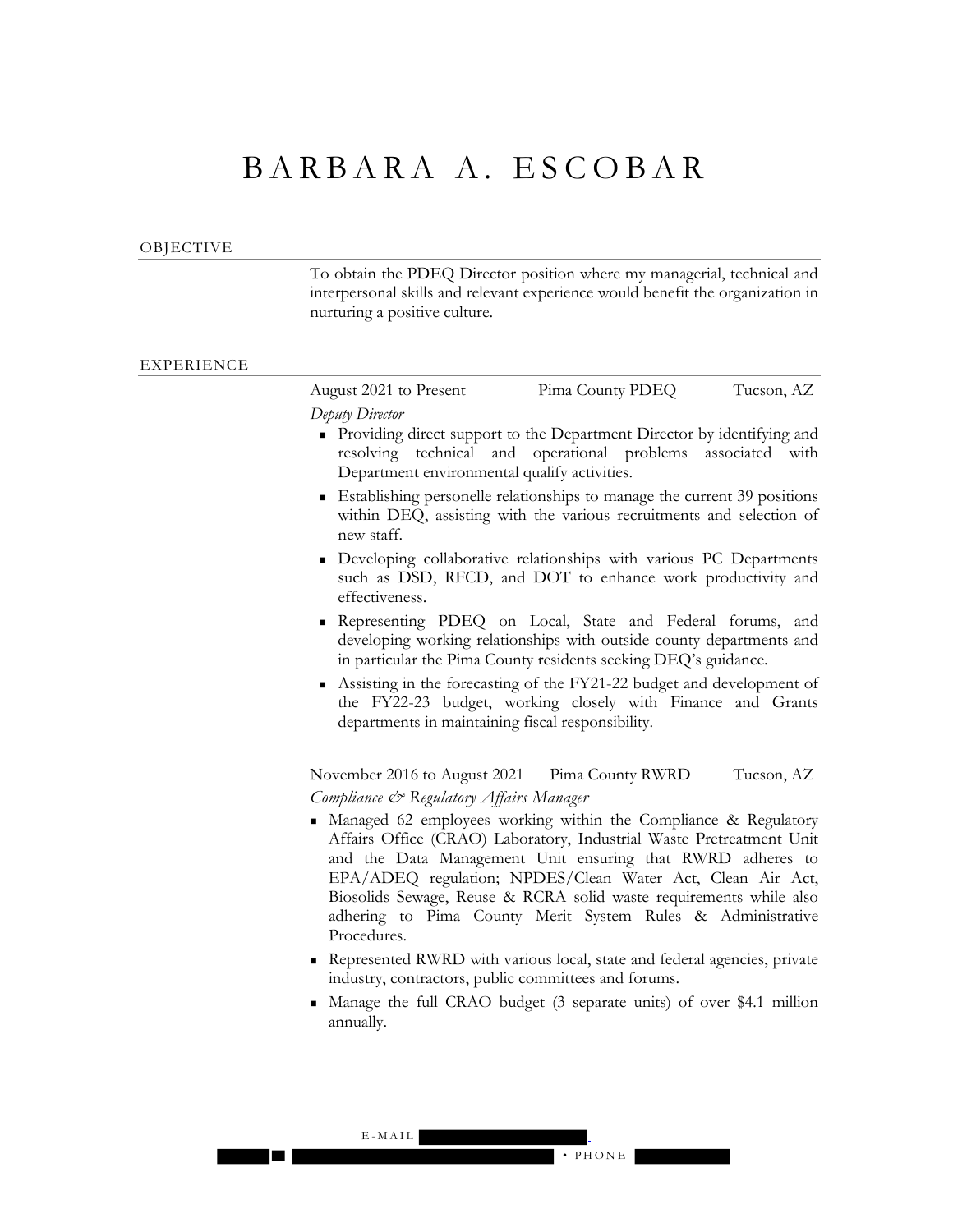August 2010 to October 2016 Pima County RWRD Tucson, AZ *Wastewater Laboratory Manager*

- Managed the Compliance & Regulatory Affairs Office Laboratory by coordinating the laboratory activities (up to 32 personnel, sampling, > 48K analyses) in adherence with EPA/ADEQ regulation; NPDES/Clean Water Act, Clean Air Act, Biosolids Sewage & RCRA solid waste requirements as well as Pima County Merit System Rules & Adminstrative Procedures. Maintained ADHS laboratory licensure.
- **Represented RWRD & the laboratory activities with various local, state** and federal agencies, private industry, contractors, and public committees and forums. Served as the Arizona ELAC Chair & Vice Chair & TNI Assessment Forum Chair.
- Manage the laboratory budget of over \$2.2 million annually.

August 2003 to August 2010 AZDHS Phoenix, AZ *Environmental Laboratory Licensing Program Supervisor*

- Managed the ADHS environmental laboratory licensure program by coordinating and implementing the laboratory inspection and evaluation program under minimal supervision.
- Ensured adherence to EPA/FDA/ADEQ regulation of NPDWR, NPDES/Clean Water Act, Clean Air Act, RCRA, Bottled Water, etc. for compliance reporting.

Recommended the issuance of licenses or initiating licensure alternative actions, including the denial, suspension or revocation of licensure which may have resulted in hearing proceedings.

- Conducted licensure and compliant investigations and recommended necessary corrective actions.
- Supervised up to 7 environmental laboratory licensing surveyors which included over 5 years of full-time telecommuting for all staff.

February 1994–August 2003 AZDHS Phoenix, AZ *Federal/State Licensing Surveyor*

- Evaluated environmental laboratories and determined their compliance with governing federal and Arizona statutes and administrative rules required to meet the standards that safeguard public health and employee safety.
- Extensive traveling, compiling information for on-site audit reports, and laboratory consultations assuring data quality.
- Familiar with the Safe Drinking Water Act, Clean Water Act, Clean Air

• PHONE

BARBARA A. ESCOBAR

E - MAIL

a katika Ma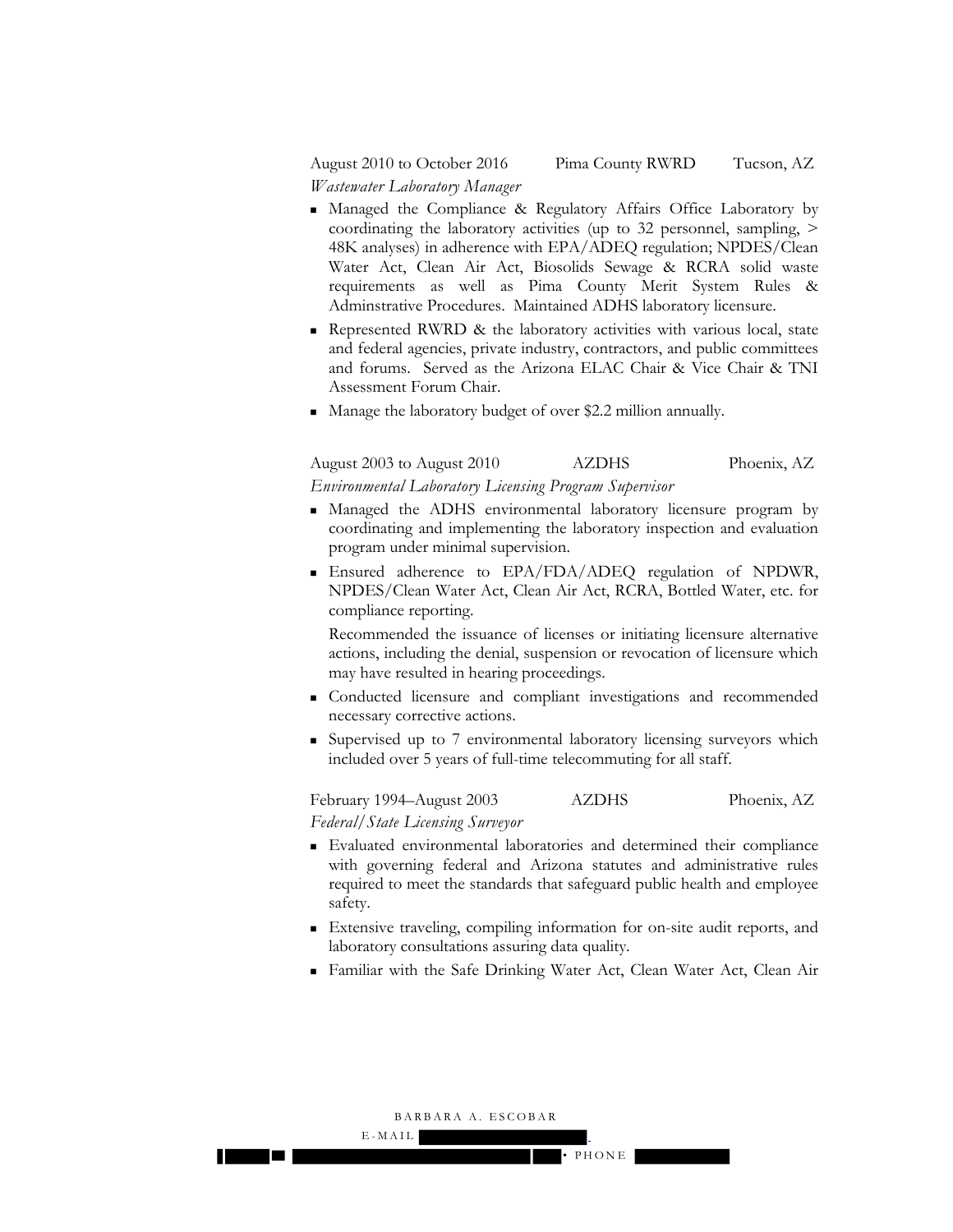Act and Resource Convervation and Recovery Act approved methodologies and regulations.

October 1989–February 1994 Pima County TSS Lab Tucson, AZ *Various Positions listed as follows:*

 *Quality Assurance/Safety Officer – Chemist Specialist* from 2/93-2/94. Reviewed and enforced the laboratory's Quality Assurance Plan and Standard Operating Procedures for performing EPA approved methods for analysis of water, wastewater and hazardous waste. Directly supervised 4 members of the QA unit. Coordinated sampling/analysis projects.

As the Chemical Hygiene Officer, ensured the laboratory's compliance with OSHA 1910/1200: performed safety audits, organized hazardous waste disposal and conducted monthly safety meetings.

- *Inorganic Unit Supervisor Chemist Specialist* from 6/92-1/93. Coordinated and participated in the Inorganic analyses (metals & non-metals) of environmental samples. Directly supervised 10 members of the Inorganic unit. Reviewed and ensured accuracy of Inorganic data with adherence to EPA approved methodology and SOPs specifications and completion of purchase orders.
- *Inorganic Chemist* from 1/90-6/92. Performed Inorganic analyses of environmental samples using EPA approved methods and laboratory specified QC protocols. Analyzed samples utilizing Flame, Cold Vapor and Graphite Furnace Atomic Absorption Spectroscopy, Inductively Coupled Emission Spectroscopy, Ion Selective Electrodes, Titrimetric and Colorimetric methodologies.
- *Organic Technician* from 10/89-12/89. Performed Organic analyses of environmental samples using EPA approved methods and laboratory specified QC protocols. Analyzed samples by Gas Chromatography and Infrared Detection. Performed extraction/condensations of wastewater samples using 600 series and SW-846 methodologies.

February 1988-September 1989 Ross Laboratories Casa Grande, AZ *Analytical Laboratory Technician*

 Performed in-process and final product analyses using FDA approved methodology and laboratory specified QC protocol. Analyzed samples using Gas Chromatography, High Performance Liquid Chromatograpy, Flame Atomic Absorption Spectroscopy and performed various general laboratory tests (gravimetric, titrimetric, colorimetric, etc.)

BARBARA A. ESCOBAR

E - MAIL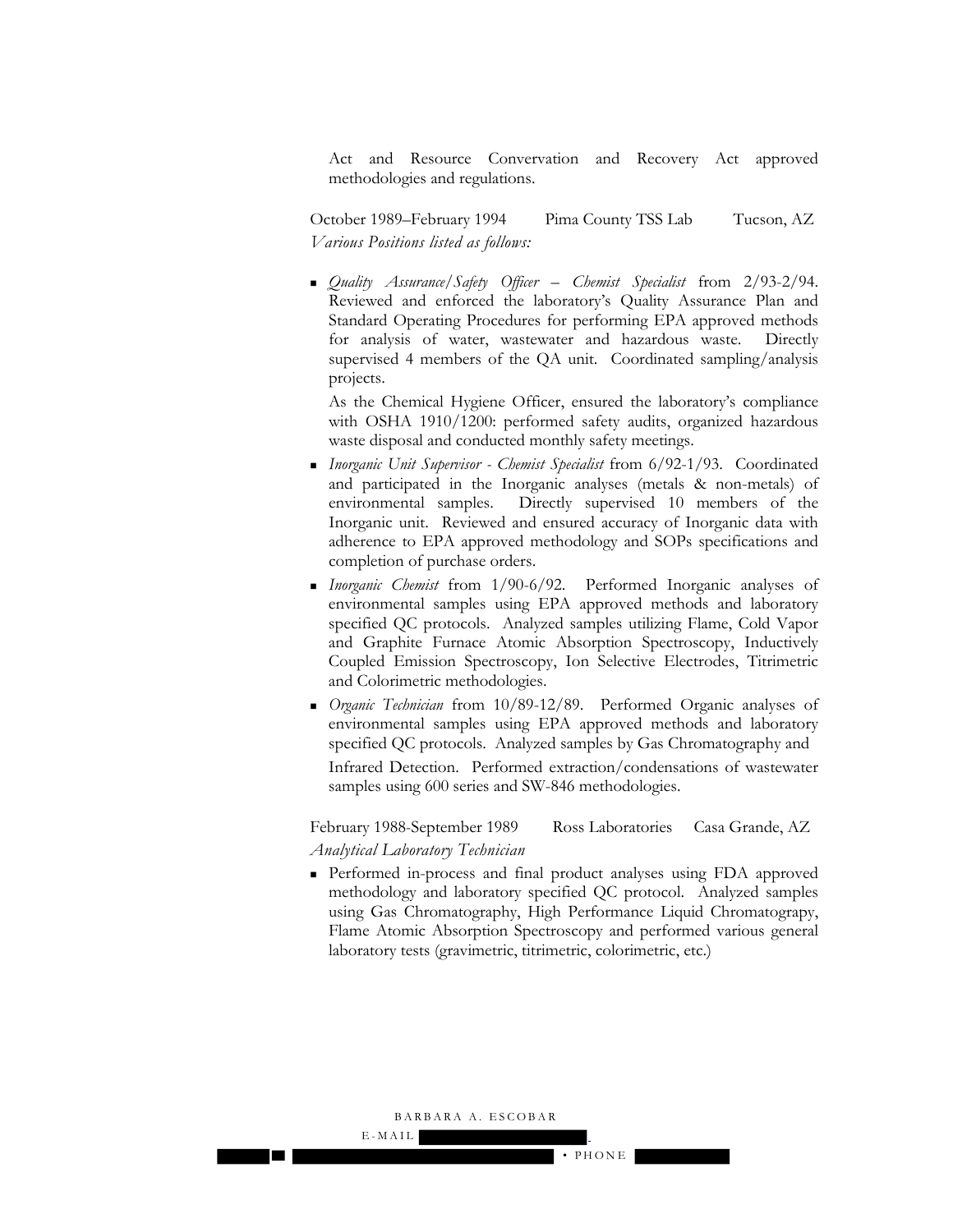Summer 1986 American Cyanamid Pearl River, NY *Biochemical Research Intern*

 Monitored the effects of alcohol induced hypertension and analyzed the effectiveness and antihypertensive and antilipolytic drugs on rats. Used fat cell assays, UV spectrometers, centrifuges and microscopes. Handled Sprague-Dawley rats extensively, having to feed them tubally and performing dissections. Presented research findings to approx. 25 scientist of the company, from which the work contributed to a publication titled *Antilipolytic Activity of Viprostil, a Transdermally Active Antihypertensive PGE2 Analog*.

#### EDUCATION

| 1983–1987                    | University of Arizona                       | Tucson, AZ |
|------------------------------|---------------------------------------------|------------|
|                              | B.S. in Agriculture, Major in Food Science. |            |
| ■ Dean's Awards & Honor Roll |                                             |            |

Gamma Sigma Delta Initiate (Scholastic Honor Society)

#### CERTIFICATIONS, PRESENTATIONS & RELEVANT TRAINING

AZ State Certified Mediator, Completion of 40 hour training, November 2012. Currently participate as a Pima County Mediator on average 4 cases per year.

Pima County RWRD Leadership for Supervision Program, 56 Hour training completion.

Current Pima County Library Advisory Board Member.

Current Vice-Chair of the Environmental Laboratory Advisory Council.

International Boundry Water Commision Southeastern Arizona Community Forum (IBWC SEAZCF) Board Member 2018-2020 term.

AZ Water Association, "Laboratory Analyst of the Year, 2014" recipient.

*"Analytical Ethics & Sampling/Data Integrity*" and "*Final Report and QC Requirements"* both presented at the AZ Water Association Environmental

#### BARBARA A. ESCOBAR

E - MAIL

**The Co**